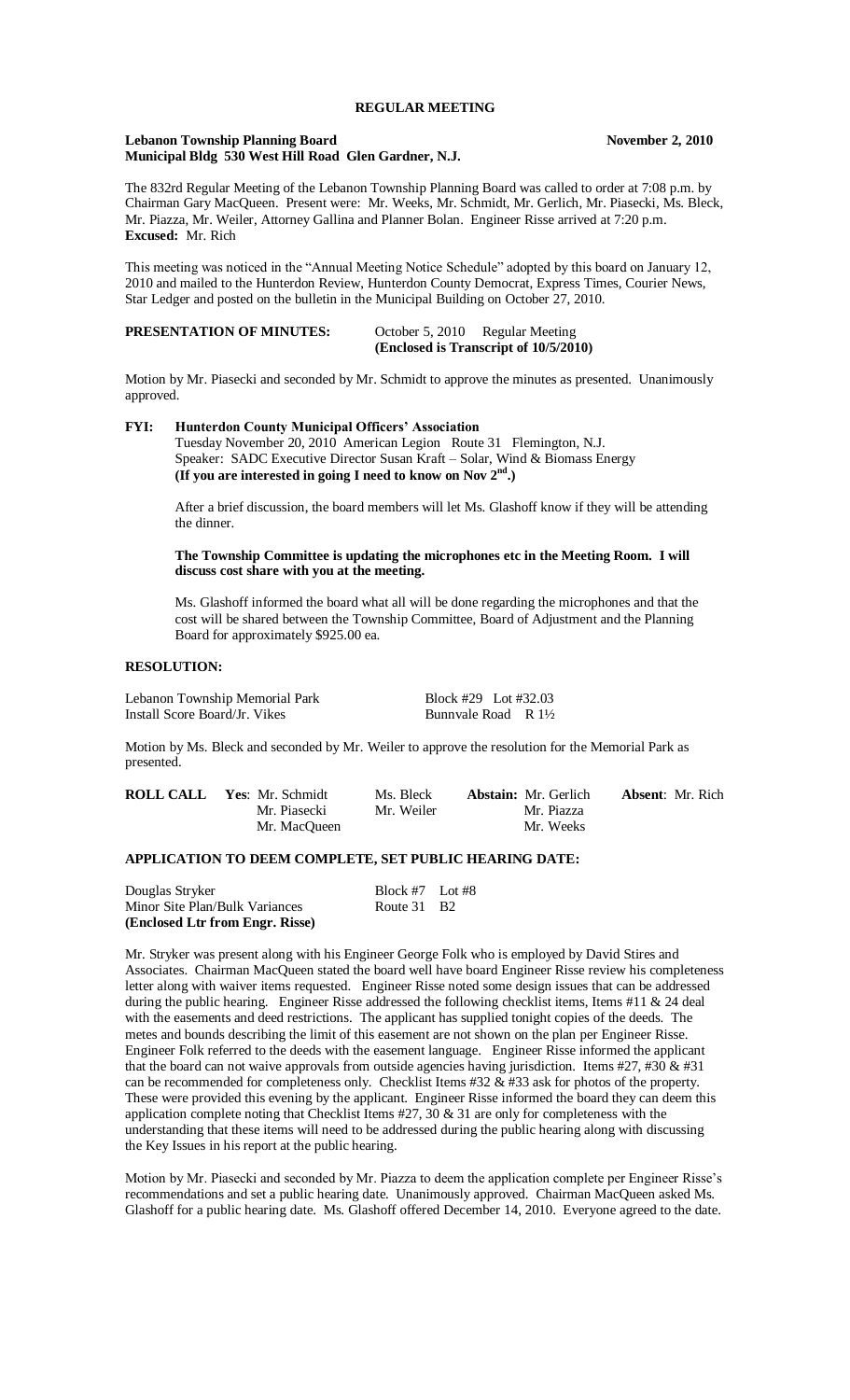#### **Lebanon Township Planning Board November 2, 2010 Page 2**

### **UNFINISHED BUSINESS:**

Cellco Partnership/dba Verizon Wireless Block #29 Lot #32.01<br>141 Industrial Parkway West Hill Road R 1½ 141 Industrial Parkway Branchburg, N.J. 08876 & Nextel of New York, Inc. (collocation) 6391 Sprint Parkway Overland Park, KS 66251

**CONTINUATION OF A PUBLIC HEARING** Conditional Use/Site Plan/Variances

Chairman MacQueen announced that Mayor Weeks and Committeeman Piazza due to a conflict of interest have stepped down from this application. Attorney Richard Schneider was present to continue with the application on behalf of Cellco Partnership. At this time, Planner Masters who was sworn in at the last meeting will give testimony. Planner Masters noted that he has reviewed all the reports and the site plan on this application. Planner Masters stated that the property in question consists of 5 acres. The monopole that is proposed will be 151' in height with a lightning rod at the top, two arrays of antennas, 12 antennas in each array with a total of 24 for Verizon and Nextel's use. It is situated within a 40' x 40', 1600 square feet fenced equipment compound situated at the rear of the municipal building and fenced within an 8' board on board fence. Proposed are two 12' x 20' equipment buildings, one will house Verizon equipment and the other the Nextel equipment. This site is ideally situated from a technical perspective to meet the coverage requirements for Verizon and Nextel for this particular area of the Township. The property is proximate to major traffic corridors which covers, West Hill, Red Mill, Woodglen and Bunnvale Roads. The property is located in the R 1<sup>1</sup>/<sub>2</sub> zone, with the use of the property being non-residential. The proposed use is compatible with the existing use of the property. This site is able to accommodate future collocations.

Planner Masters said the applicant has been able to obtain Highlands's certification. Also, having the cell tower on municipal property will provide a revenue source for the Township. With this proposed use it will assume the characteristics of an inherently beneficial use. In referring to Planner Bolan's letter, the conditional use standards that are identified in the letter under paragraph 4, those issues were addressed by our RF Engineer Mr. Pierson. Planner Masters stated the first variance relates to the maximum size of the equipment compound. The ordinance states a maximum of 1500 square feet and the applicant is requesting 1600 square feet. The additional 100 square will better accommodate future collocators. The C-type variance that the applicant is seeking relates to the minimum setback of the tower to an existing residence in a residential zone. The applicant's burden under the C-2 standards is the deviation from the ordinance requirement, that the benefits substantially outweigh any detriment. There are numerous homes within the 1,000' radius and the closest residence is approximately 330' away. During Planner Masters testimony, he stated the application does not pose a substantial detriment to adjacent properties, nor cause substantial impairment to the comprehensive zone plan and zoning ordinance of the Township. At the conclusion of Planner Masters testimony, Chairman MacQueen asked if the board had questions of the witness. Mr. Piasecki expressed concern that the notices to adjourning property owners is 200' and the ordinance states 1000' to residences with the closest residence being 330'. Mr. Piasecki said the 100' difference for the compound wasn't an issue with him. Mr. Piasecki asked about the stone aggregate and Planner Masters stated the shelters are customarily finished with a stone aggregate. Mr. Weiler asked Planner Master to explain the difference between a C variance and other types of variances.

Chairman MacQueen asked if the 15 residences that are within the 1000' are considered excessive. Planner Master said no because the distances are still substantial in terms of the location of the homes. Most of them setback considerable distances off of West Hill Road. Chairman MacQueen asked about the fall zone. Planner Masters said the setback distances exceed the height of the monopole from the property lines. Planner Bolan stated we normally see the tower superimposed on a photograph with a balloon along with pictures taken from various distances. Planner Masters said they have not done that since the location of the pole was such as was dictated by the bid documents to the rear of the existing municipal building and they comply with the height requirements for the pole. At the conclusion of the board's questions, Chairman MacQueen opened the hearing to the public. The following person had many questions of the witness: Anthony Casale. Chairman MacQueen asked if there were any other questions by interested parties. There were none. The questions reverted back to the board. There were several questions by board members. At the conclusion of the questions, Chairman MacQueen asked for a motion to close the public portion of the hearing. Motion by Ms. Bleck and seconded by Mr. Schmidt to close the public portion of the meeting. Unanimously approved.

Chairman MacQueen announced the board will take a 10 minute break at 8:20 p.m. When the board reconvened at 8:32 p.m. Chairman MacQueen asked Attorney Schneider to give his summation. At the conclusion of Attorney Schneider summation, the board deliberated at length. During the deliberations, the board opened the hearing back up with a motion by Ms. Bleck and seconded by Mr. Piasecki. Unanimously approved. When opened to the public, Mr. Casale had additional questions. Chairman MacQueen asked for a motion to close the public portion. Motion by Ms. Bleck and seconded by Mr. Piasecki to close the public portion of the hearing. Unanimously approved. The board continued with their